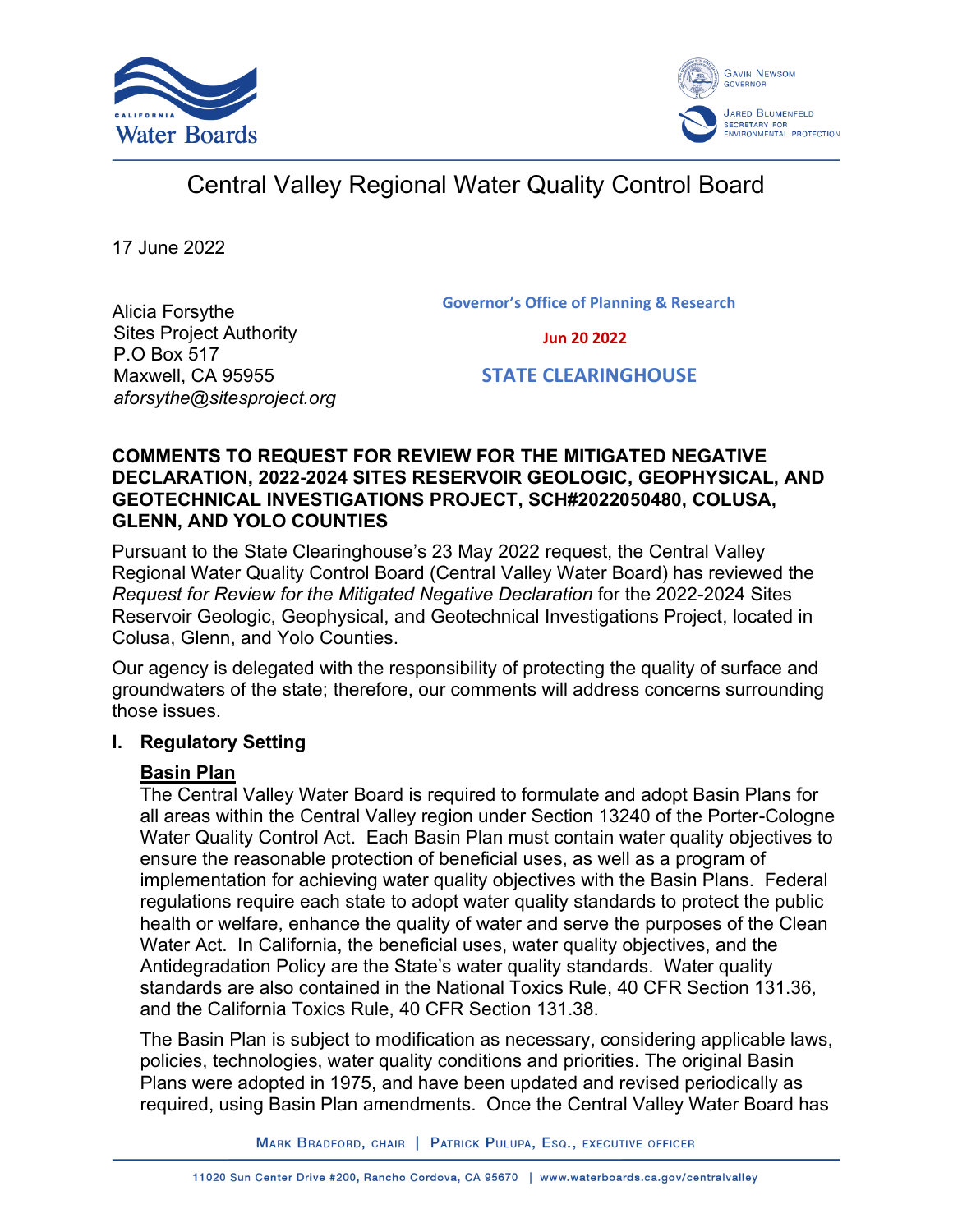2022-2024 Sites Reservoir Geologic, - 2 - 17 June 2022 Geophysical, and Geotechnical Investigations Project Colusa, Glenn, and Yolo Counties

adopted a Basin Plan amendment in noticed public hearings, it must be approved by the State Water Resources Control Board (State Water Board), Office of Administrative Law (OAL) and in some cases, the United States Environmental Protection Agency (USEPA). Basin Plan amendments only become effective after they have been approved by the OAL and in some cases, the USEPA. Every three (3) years, a review of the Basin Plan is completed that assesses the appropriateness of existing standards and evaluates and prioritizes Basin Planning issues. For more information on the *Water Quality Control Plan for the Sacramento and San Joaquin River Basins*, please visit our website:

[http://www.waterboards.ca.gov/centralvalley/water\\_issues/basin\\_plans/](http://www.waterboards.ca.gov/centralvalley/water_issues/basin_plans/)

#### **Antidegradation Considerations**

All wastewater discharges must comply with the Antidegradation Policy (State Water Board Resolution 68-16) and the Antidegradation Implementation Policy contained in the Basin Plan. The Antidegradation Implementation Policy is available on page 74 at:

https://www.waterboards.ca.gov/centralvalley/water\_issues/basin\_plans/sacsjr\_2018 05.pdf

In part it states:

*Any discharge of waste to high quality waters must apply best practicable treatment or control not only to prevent a condition of pollution or nuisance from occurring, but also to maintain the highest water quality possible consistent with the maximum benefit to the people of the State.*

*This information must be presented as an analysis of the impacts and potential impacts of the discharge on water quality, as measured by background concentrations and applicable water quality objectives.*

The antidegradation analysis is a mandatory element in the National Pollutant Discharge Elimination System and land discharge Waste Discharge Requirements (WDRs) permitting processes. The environmental review document should evaluate potential impacts to both surface and groundwater quality.

#### **II. Permitting Requirements**

## **Construction Storm Water General Permit**

Dischargers whose project disturb one or more acres of soil or where projects disturb less than one acre but are part of a larger common plan of development that in total disturbs one or more acres, are required to obtain coverage under the General Permit for Storm Water Discharges Associated with Construction and Land Disturbance Activities (Construction General Permit), Construction General Permit Order No. 2009-0009-DWQ. Construction activity subject to this permit includes clearing, grading, grubbing, disturbances to the ground, such as stockpiling, or excavation, but does not include regular maintenance activities performed to restore the original line, grade, or capacity of the facility. The Construction General Permit requires the development and implementation of a Storm Water Pollution Prevention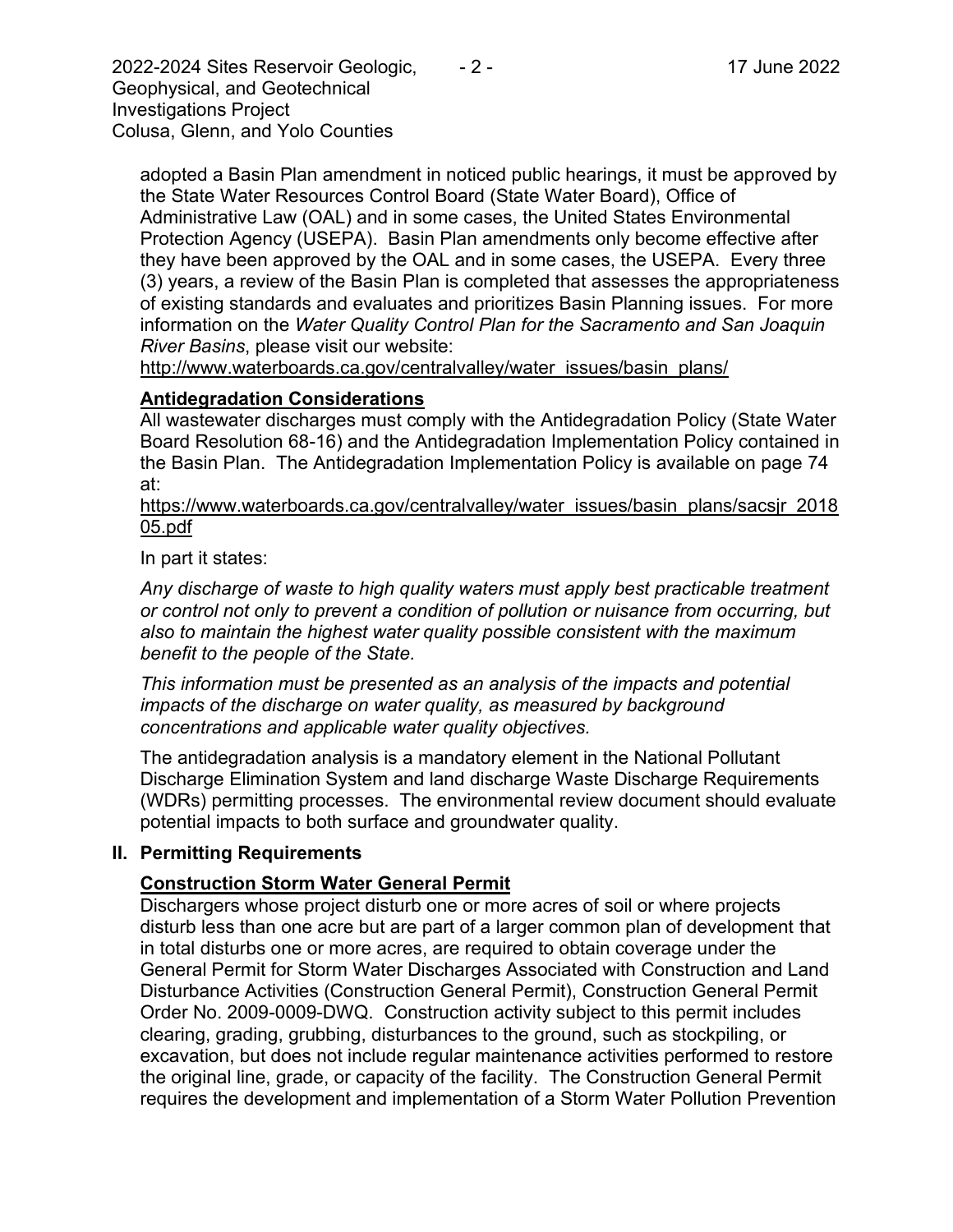2022-2024 Sites Reservoir Geologic, - 3 - 17 June 2022 Geophysical, and Geotechnical Investigations Project Colusa, Glenn, and Yolo Counties

Plan (SWPPP). For more information on the Construction General Permit, visit the State Water Resources Control Board website at:

[http://www.waterboards.ca.gov/water\\_issues/programs/stormwater/constpermits.sht](http://www.waterboards.ca.gov/water_issues/programs/stormwater/constpermits.shtml) [ml](http://www.waterboards.ca.gov/water_issues/programs/stormwater/constpermits.shtml)

# **Phase I and II Municipal Separate Storm Sewer System (MS4) Permits<sup>1</sup>**

The Phase I and II MS4 permits require the Permittees reduce pollutants and runoff flows from new development and redevelopment using Best Management Practices (BMPs) to the maximum extent practicable (MEP). MS4 Permittees have their own development standards, also known as Low Impact Development (LID)/postconstruction standards that include a hydromodification component. The MS4 permits also require specific design concepts for LID/post-construction BMPs in the early stages of a project during the entitlement and CEQA process and the development plan review process.

For more information on which Phase I MS4 Permit this project applies to, visit the Central Valley Water Board website at:

http://www.waterboards.ca.gov/centralvalley/water\_issues/storm\_water/municipal\_p ermits/

For more information on the Phase II MS4 permit and who it applies to, visit the State Water Resources Control Board at:

http://www.waterboards.ca.gov/water\_issues/programs/stormwater/phase\_ii\_munici pal.shtml

## **Industrial Storm Water General Permit**

Storm water discharges associated with industrial sites must comply with the regulations contained in the Industrial Storm Water General Permit Order No. 2014- 0057-DWQ. For more information on the Industrial Storm Water General Permit, visit the Central Valley Water Board website at:

http://www.waterboards.ca.gov/centralvalley/water\_issues/storm\_water/industrial\_ge neral\_permits/index.shtml

# **Clean Water Act Section 404 Permit**

If the project will involve the discharge of dredged or fill material in navigable waters or wetlands, a permit pursuant to Section 404 of the Clean Water Act may be needed from the United States Army Corps of Engineers (USACE). If a Section 404 permit is required by the USACE, the Central Valley Water Board will review the permit application to ensure that discharge will not violate water quality standards. If the project requires surface water drainage realignment, the applicant is advised to contact the Department of Fish and Game for information on Streambed Alteration

<sup>&</sup>lt;sup>1</sup> Municipal Permits = The Phase I Municipal Separate Storm Water System (MS4) Permit covers medium sized Municipalities (serving between 100,000 and 250,000 people) and large sized municipalities (serving over 250,000 people). The Phase II MS4 provides coverage for small municipalities, including non-traditional Small MS4s, which include military bases, public campuses, prisons and hospitals.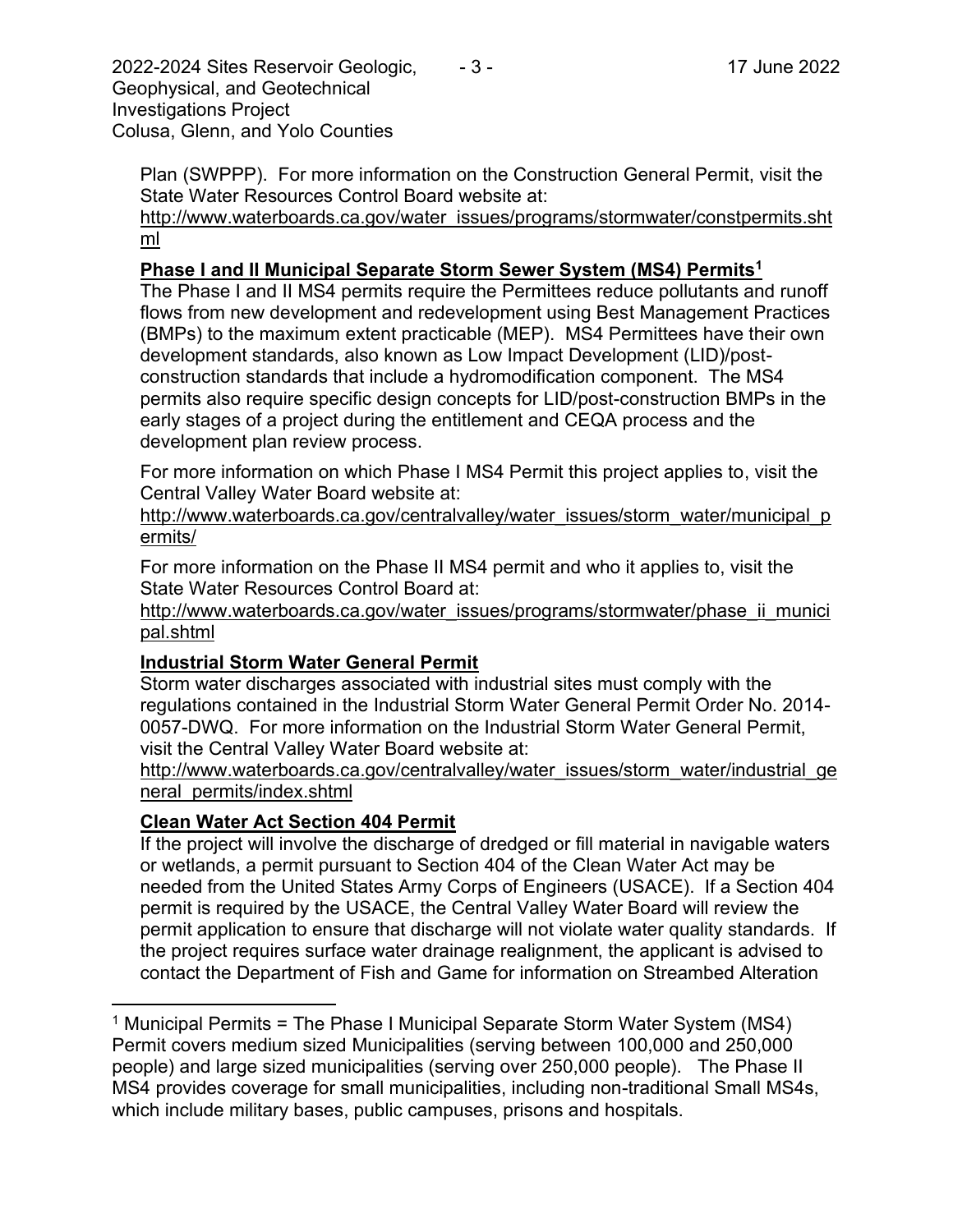2022-2024 Sites Reservoir Geologic, - 4 - 17 June 2022 Geophysical, and Geotechnical Investigations Project Colusa, Glenn, and Yolo Counties

Permit requirements. If you have any questions regarding the Clean Water Act Section 404 permits, please contact the Regulatory Division of the Sacramento District of USACE at (916) 557-5250.

## **Clean Water Act Section 401 Permit – Water Quality Certification**

If an USACE permit (e.g., Non-Reporting Nationwide Permit, Nationwide Permit, Letter of Permission, Individual Permit, Regional General Permit, Programmatic General Permit), or any other federal permit (e.g., Section 10 of the Rivers and Harbors Act or Section 9 from the United States Coast Guard), is required for this project due to the disturbance of waters of the United States (such as streams and wetlands), then a Water Quality Certification must be obtained from the Central Valley Water Board prior to initiation of project activities. There are no waivers for 401 Water Quality Certifications. For more information on the Water Quality Certification, visit the Central Valley Water Board website at:

https://www.waterboards.ca.gov/centralvalley/water\_issues/water\_quality\_certificatio n/

# **Waste Discharge Requirements – Discharges to Waters of the State**

If USACE determines that only non-jurisdictional waters of the State (i.e., "nonfederal" waters of the State) are present in the proposed project area, the proposed project may require a Waste Discharge Requirement (WDR) permit to be issued by Central Valley Water Board. Under the California Porter-Cologne Water Quality Control Act, discharges to all waters of the State, including all wetlands and other waters of the State including, but not limited to, isolated wetlands, are subject to State regulation. For more information on the Waste Discharges to Surface Water NPDES Program and WDR processes, visit the Central Valley Water Board website at:https://www.waterboards.ca.gov/centralvalley/water\_issues/waste\_to\_surface\_wat er/

Projects involving excavation or fill activities impacting less than 0.2 acre or 400 linear feet of non-jurisdictional waters of the state and projects involving dredging activities impacting less than 50 cubic yards of non-jurisdictional waters of the state may be eligible for coverage under the State Water Resources Control Board Water Quality Order No. 2004-0004-DWQ (General Order 2004-0004). For more information on the General Order 2004-0004, visit the State Water Resources Control Board website at:

https://www.waterboards.ca.gov/board\_decisions/adopted\_orders/water\_quality/200 4/wqo/wqo2004-0004.pdf

## **Dewatering Permit**

If the proposed project includes construction or groundwater dewatering to be discharged to land, the proponent may apply for coverage under State Water Board General Water Quality Order (Low Threat General Order) 2003-0003 or the Central Valley Water Board's Waiver of Report of Waste Discharge and Waste Discharge Requirements (Low Threat Waiver) R5-2018-0085. Small temporary construction dewatering projects are projects that discharge groundwater to land from excavation